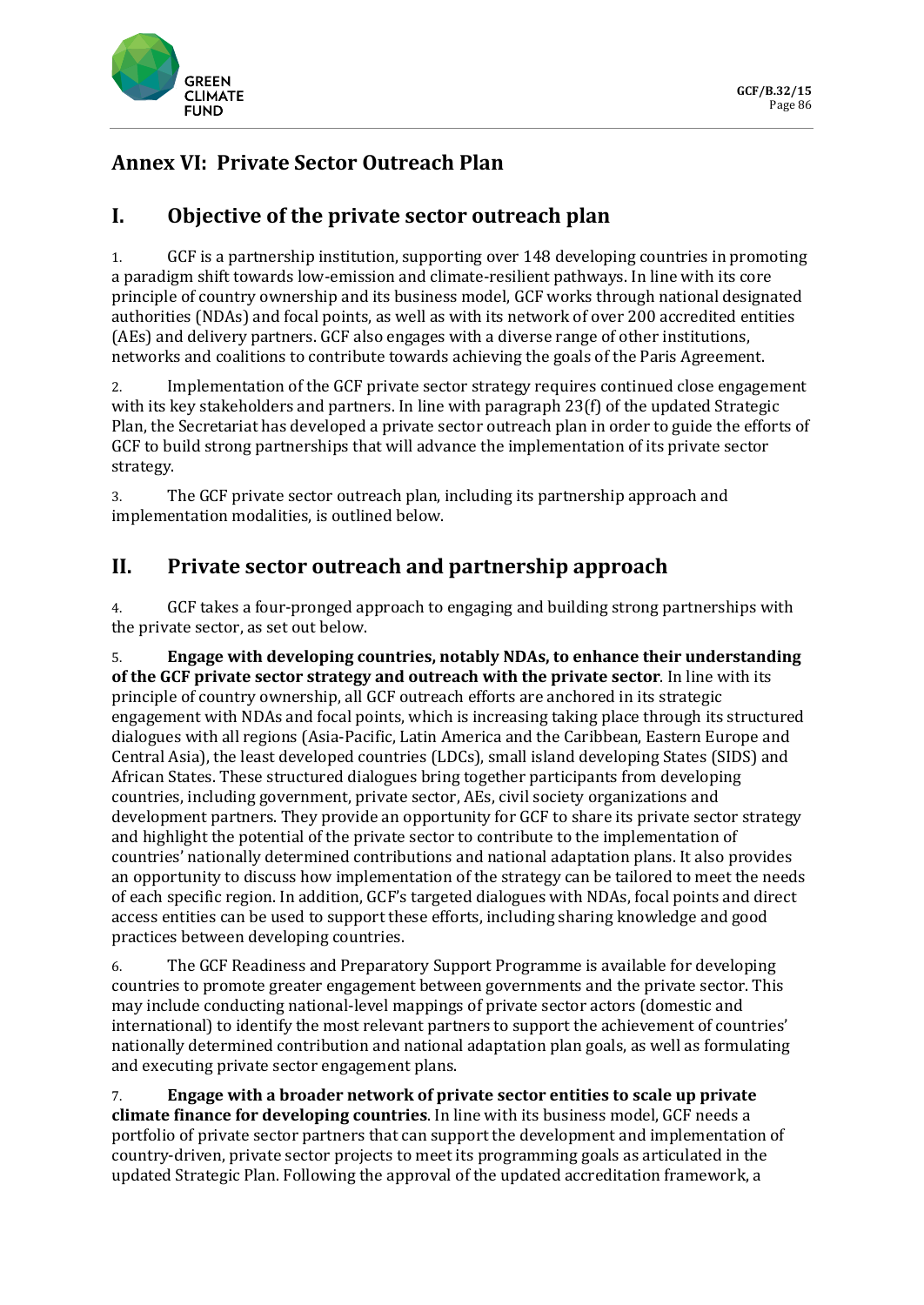

mapping exercise will be undertaken by the Secretariat that would, among other things, identify the most suitable private sector partners to meet the GCF programming objectives, notably in terms of adaptation and catalysing private finance for LDCs and SIDS. This will enable GCF to diversify its AE network and increase its engagement with institutional investors (including insurance companies and pension funds), commercial banks, equity and debt funds, and institutions that can service micro, small and medium-sized enterprises and impact investors.

8. Particular attention will be given to engaging with developing country institutions and leveraging the Readiness and Preparatory Support Programme to increase the share of private sector direct access entities. The mapping will provide an overview of the landscape of potential private sector partners and articulate the specific barriers that different private sector partners face in terms of their engagement with GCF. This will allow GCF to complement and leverage the knowledge and capabilities of various private sector actors and tailor its engagement to address such barriers. GCF will capture lessons learned through this engagement with its private sector partners and projects in order to contribute to the global policy dialogue on catalysing private finance for developing countries.

9. GCF will continue to build partnership coalitions with non-accredited entities, notably through its efforts to scale up the development of co-investment platforms (to be implemented through accredited entities and other existing funding modalities). The Secretariat will be able to leverage its private sector mapping to connect AEs with investors in this regard.

10. **GCF engagement in key global leadership initiatives and networks to share its knowledge and experience and to learn from others**. As a new and evolving organization, promoting the visibility of GCF and its unique role in catalysing private investments is critical to increasing the understanding of private sector investors around the opportunities of investing in climate action in developing countries.

11. At the same time, GCF is a small organization and therefore must be strategic in terms of its engagement with global and regional initiatives and networks. To prioritize its engagement, GCF will be guided by the four prongs of its private sector strategy; it will engage in initiatives and networks that advance their implementation and where it can make a substantive contribution based on its implementation experience. GCF will assess the results from its engagement in such initiatives and networks to ensure that its participation remains effective and efficient.

12. GCF will also continue to leverage its collaboration with the climate funds, including the Global Environment Facility, the Adaptation Fund and the Climate Investment Funds to build on its lessons learned and advance implementation of its private sector strategy.

13. GCF Secretariat will also engage with leading experts in and representatives of the private sector in a structured and periodic basis to advise the Private Sector Facility (PSF) on global trends and opportunities for the GCF to catalyse private sector financial flows for mitigation and adaptation in developing countries, and on enhancing GCF's private sector engagement and programming.

14. The PSF will seek advice on an as-needed basis from the leading experts, as stated above, for developing a robust pipeline of private sector proposals, both in quality and quantity, enhancing the use of innovative financial instruments such as equity and guarantees, improving processes to efficiently move projects from concept to approval and implementation, aligned with the Private Sector Strategy and for adaptation activities at national, regional and international levels.

15. **Leverage GCF convening power to promote innovative partnerships between developing countries and the private sector**. As the hub of climate finance with a large and diverse set of partners, GCF has a unique convening power to bring different actors together,